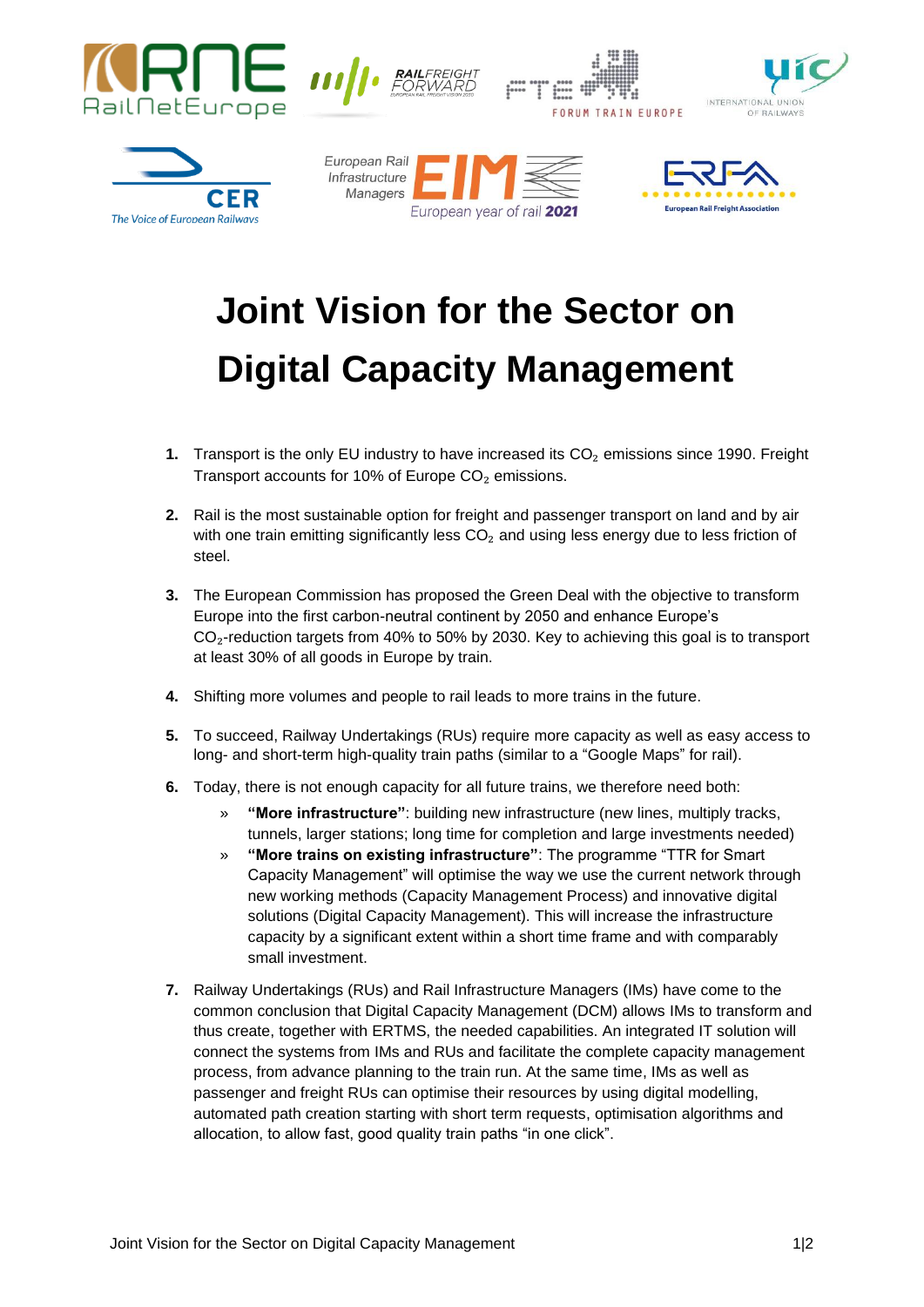













- **8.** The whole rail sector will benefit from Digital Capacity Management through digitalisation, automation and optimisation. A fully digitalised network will progressively allow automated path creation in real-time and an optimised infrastructure usage. This means more trains on the same infrastructure.
- **9.** Now it requires focused effort to leverage the learnings, implement step wise, and cross border, starting with a core group of IMs in Europe to take the lead. Overcoming national particularities in the capacity management processes is important to realise the benefits DCM will bring.
- **10.** The sector has come up with an incremental approach to achieve the overall goal of creating one single European digital railway infrastructure allowing customers to reap first benefits within a short timeframe (2-5 years).
- **11.** The European programme "TTR for Smart Capacity Management" is up and running, but for its implementation funding and resources (national and international) are essential.
- **12.** EU and national governments need to
	- » finance DCM implementation with European and national funds. A total amount of 675 million EUR is estimated for IMs and RUs IT developments.
	- » adapt the regulatory framework at European and national levels to allow the fully harmonised implementation of TTR

and therefore, benefit by

- » **supporting the environment**: more sustainability through less new physical infrastructure
- » **saving money**: increasing capacity by DCM requires only 5% of the costs compared to building new physical infrastructure
- » **saving time**: digital capacity can be made available faster than building physical infrastructure
- » **enhancing the product of rail transport for freight and passengers**: make railway more competitive towards road and air for modal shift by creating higher quality, reliability and efficiency

Alberto Mazzola **Monika Heiming** Conor Feighan CER EIM ERFA

Vienna, 4 October 2021

Paul Mazataud Clemens Först **Stephan Pfuhl François Davenne** 

RailNetEurope Rail Freight Forward Forum Train Europe UIC

Joint Vision for the Sector on Digital Capacity Management 2|2